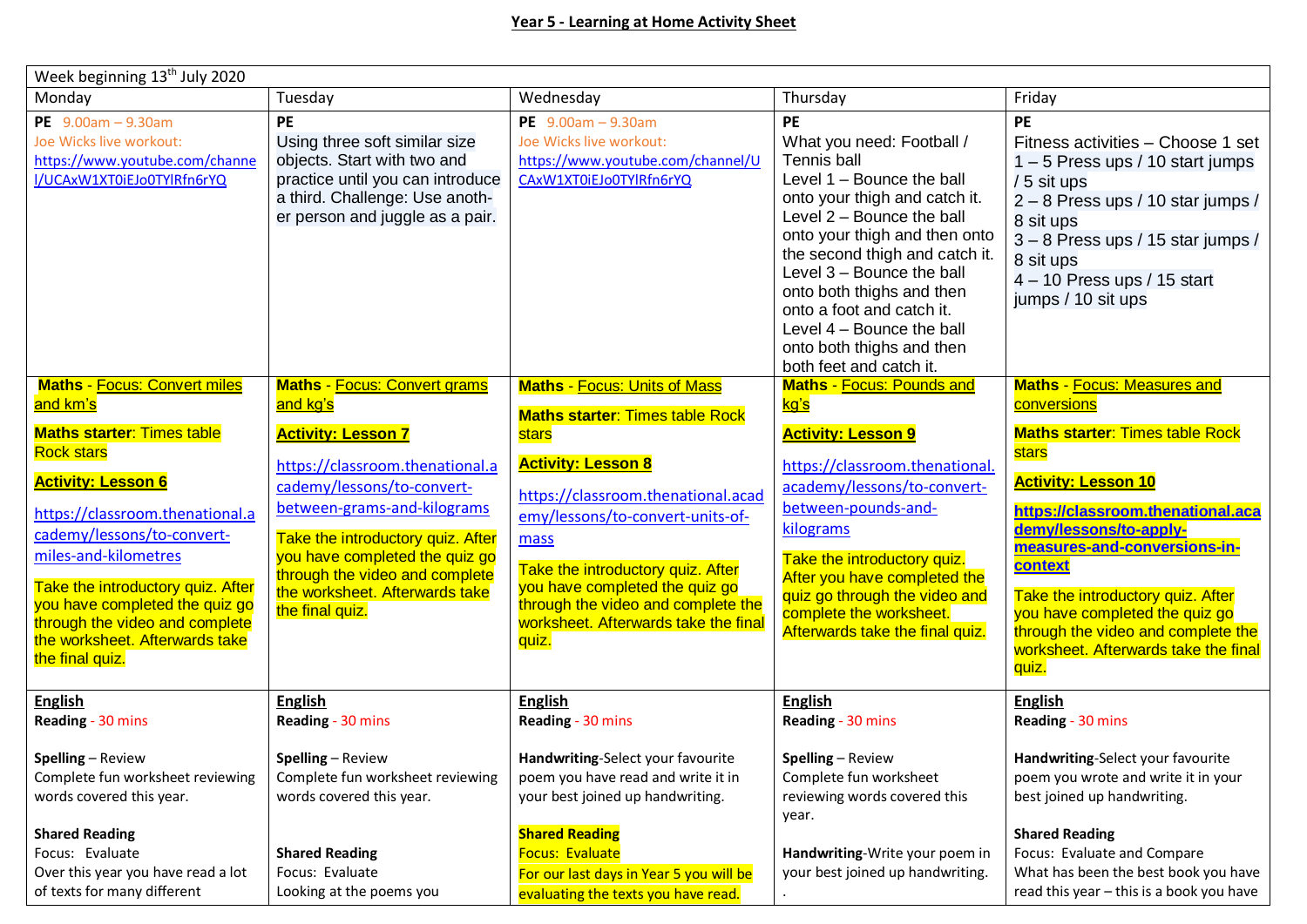purposes and subjects. These include all the scripture read in RE, the class texts, books you have read from home or school and nonfiction books read to support our topics in History, Geography and Science. Using a triangle, rank the different types of texts you have enjoyed reading this year. This is your opinion. Your favourite would be on top and your least favourite would be on the bottom. (This is like one our tasks we have done before in RE.) You may be specific and name the exact text, scripture or book or rank according to texts read in subjects. This is your choice and your chance to feedback to me! ශ

## **Writing – Poetry**

This week is our last week of our poetry unit and our last week 'in school'. I have a sheet for you to read today and a project for you to do this week. The sheet has a number of authors and their poems. Read them. Your project is to create a 'book' of poetry this week which should include poets and their poems that inspire you as well as poems that you have written. At the very least, I would like 4 authors and a poem from each or 4 poems you write and 1 author and their poem. Please include a short paragraph explaining why you have selected the author's poem and how it has inspired you or caught your eye. Think out the poetic features included in poems when doing so.

discovered yesterday and the poems we have read over the previous weeks, which one is your favourite? Please explain why.

## **Writing – Poetry**

Carry on with your project. Remember you are researching authors, finding poems that you like and using them to make your own poem like them or writing a short paragraph to tell me why you like this one.

Think carefully about the feedback you give as this is your opinion and it will be valued. Choose from: Macbeth, The War of the Worlds, Stormbreaker, My Friend Walter, The Fairy's Mistake, Cinderella, Mufaro's Beautiful Daughters and The Egyptian Cinderella. Answer the following:

1. Choose your favourite from the texts listed above. Why is this text your favourite? Give reasons. 2. Which text's character would make the best companion for you to spend the day with and why? 3. Which text had the best setting you would like to visit and why? 4. Choose one text you think isn't worthy of reading, explain why and offer another suggestion.

## **Writing - Poetry**

Carry on with your project. Remember not to leave this task to the last minute! If you have enjoyed it and completed all or most of your poems, go back and see if you can edit and improve upon your work!

#### **Shared Reading**

Focus: Evaluate Using the same texts from yesterday's Shared Reading, prepare a list of criteria to help your teacher judge and select the most interesting texts possible for future Year 5 children. What would be your success criteria? Please list at least 5 items.

## **Writing - Poetry**

Carry on with your project. Hopefully by the end of today, you have found and/or written four poems. Tomorrow will be your last day, and your poems will need to be presented.

read that is not a class text. It may be a school book from the reading corner, library, reading book or one from your home. Answer the following: 1. Why is this text your favourite? Give reasons.

2. Write a short summary of the book.

3. Draw a new cover for the book.

4. Compare this book to your favourite class text. Find both similarities and differences.

5. Write why you would recommend this book to a friend.

# **Writing - Poetry**

Today, complete your last poem and make sure you have put them together in some sort of 'book' like presentation. Send a video of you performing your favourite poems!